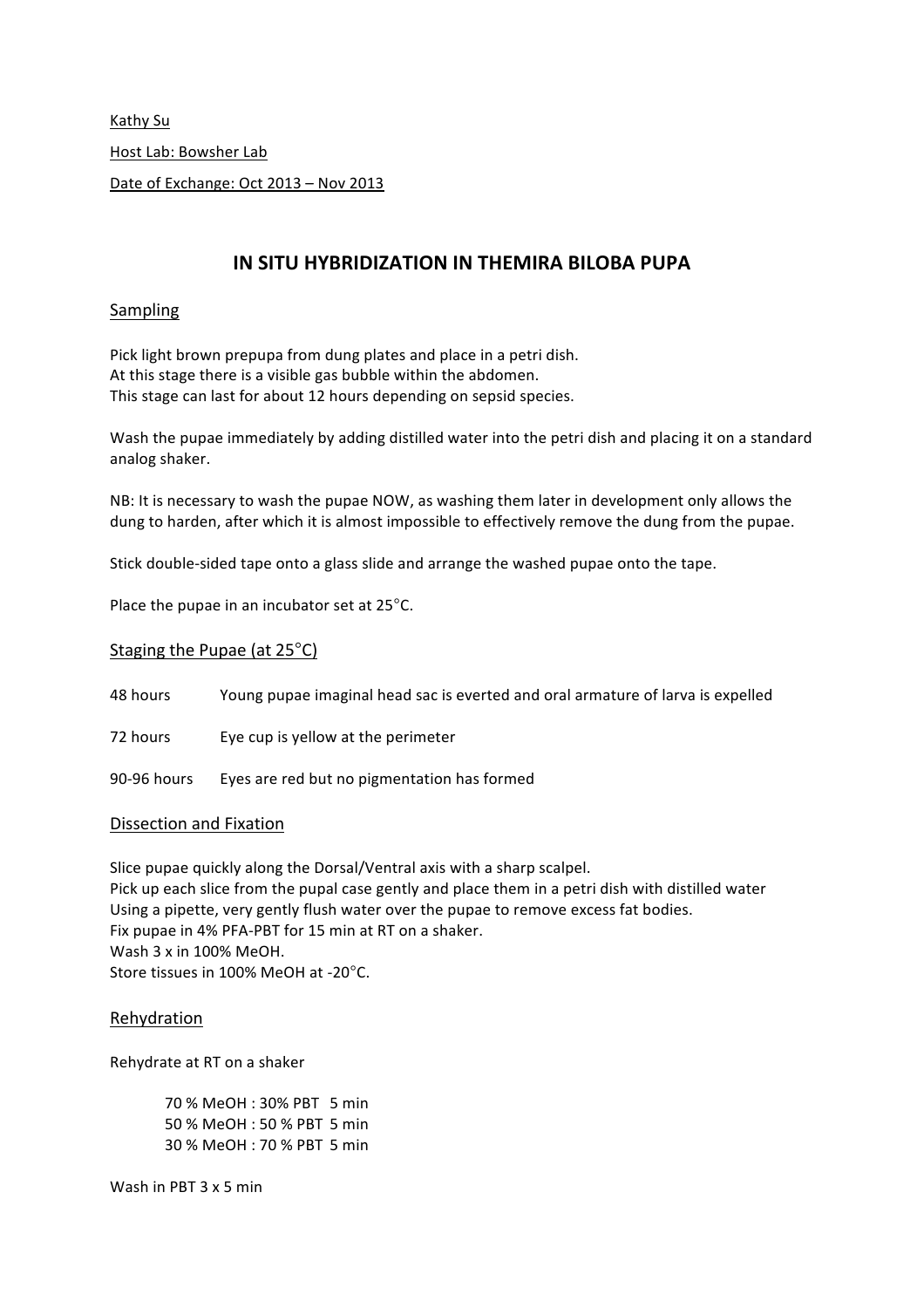Do not carry out a proteinase K treatment for pupae.

#### Hybridization

Prepare Hyb buffer with block (HBB)

Equilibrate in 500µl of 1:1 PBT:HBB for 10 min Do not nutate to let the tissues settle

Remove 1:1 and replace with HBB, incubate for 10 min

Heat treat in hot block at 75°C for 40 min in HBB

Prehybridize for 2-3 hours at 67°C in a water bath Ensure that tissues are fully submerged in the water

Dilute probes in HBB to a final concentration of 0.1-0.3  $\mu$ g/ml

Denature the probes by incubating at 80 $^{\circ}$ C for 5 min, then chill on ice

Remove HBB from tissues and replace with denatured probe

Hybridize >12 hours at  $67^{\circ}$ C in a water bath

#### **Antibody staining**

Prewarm Hybridization buffer without block (HB) in the water bath at  $67^{\circ}$ C.

Remove the probe from the tissues and replace with 1ml of prewarmed HB.

Wait for the tissues to settle.

Remove the HB again and replace with 1ml of prewarmed HB.

Wash for 2-3 hours at  $65^{\circ}$ C, replacing the HB every hour.

Wash for 30 min at 65°C in 500µl of 1:1 HB:PBT.

Wash in PBT for  $3 \times 5$  min at RT. Place tubes sideways on a shaker.

Block the tissues by washing 3 x 10 min in 2% BSA Blocking Solution.

While tissues are blocking, dilute anti-DIG-AP antibody 1:2000 in the Blocking Solution.

Incubate tissues overnight at  $4^{\circ}$ C.

#### Developing

Remove the antibody solution.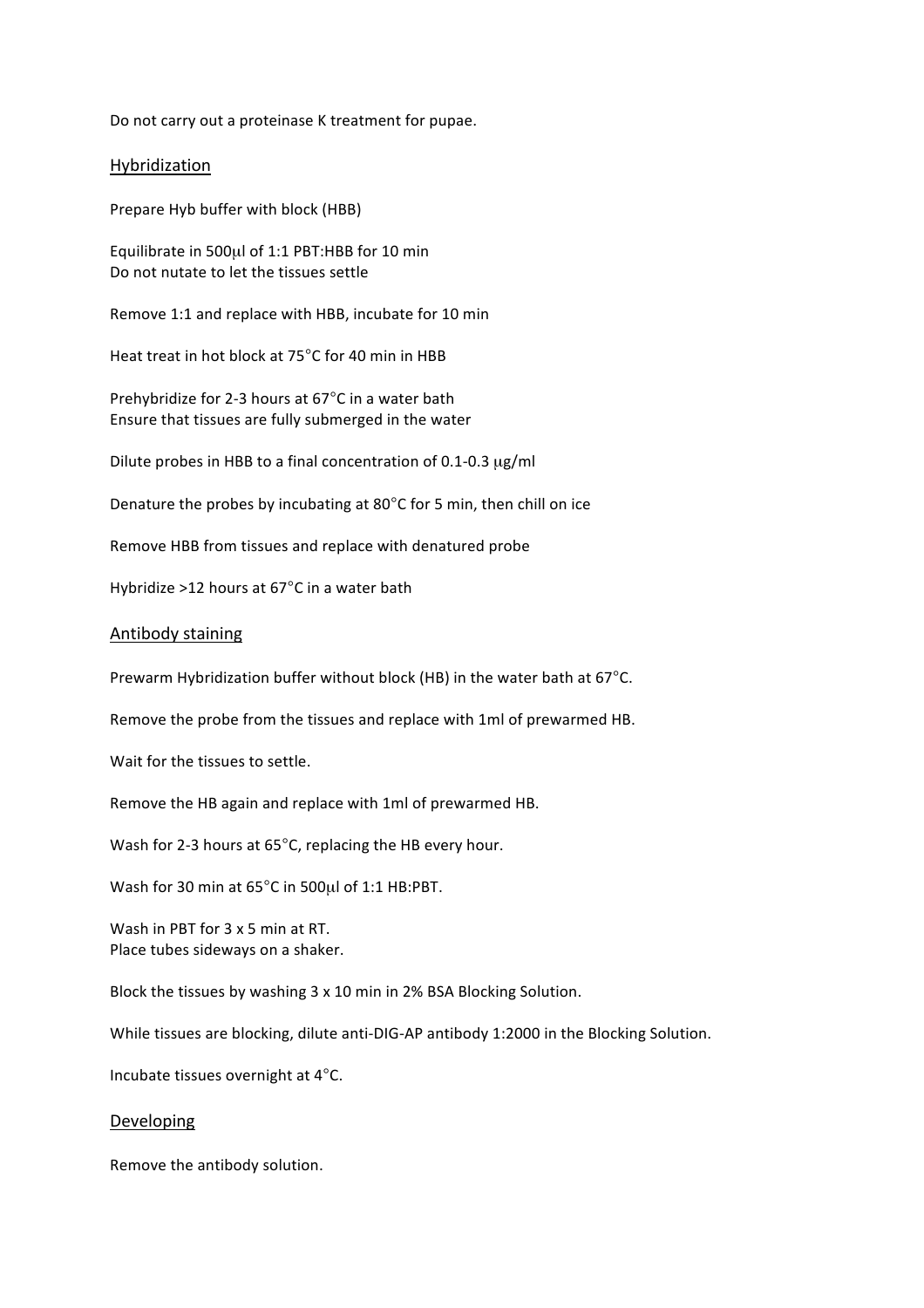Rinse 3x in PBT.

Wash at least 6 x 10 min in PBT. Place the tubes on a slow shaker during the washes. Extended washing periods will decrease background. Washing can be done over the course of a day or even overnight.

Wash 2 x 5 min in Alkaline Phosphatase Developing Solution (DS). Remember to add Tween to 0.1% to the developing solution stock. 500  $\mu$ l of 10 % Tween in 50 ml stock.

Transfer tissues to a cell culture plate in 1ml of DS.

Develop with 4.5 µl of NBT (75 mg/ml in 70% dimethylformamide (DMF)) and 3.5 µl X-Phosphate (50 mg/ml in DMF) per 1 ml of DS.

Develop in the dark.

Stop the reaction by washing well in PBT.

Wash again in 100% EtOH and store tissues in -20°C until ready to mount.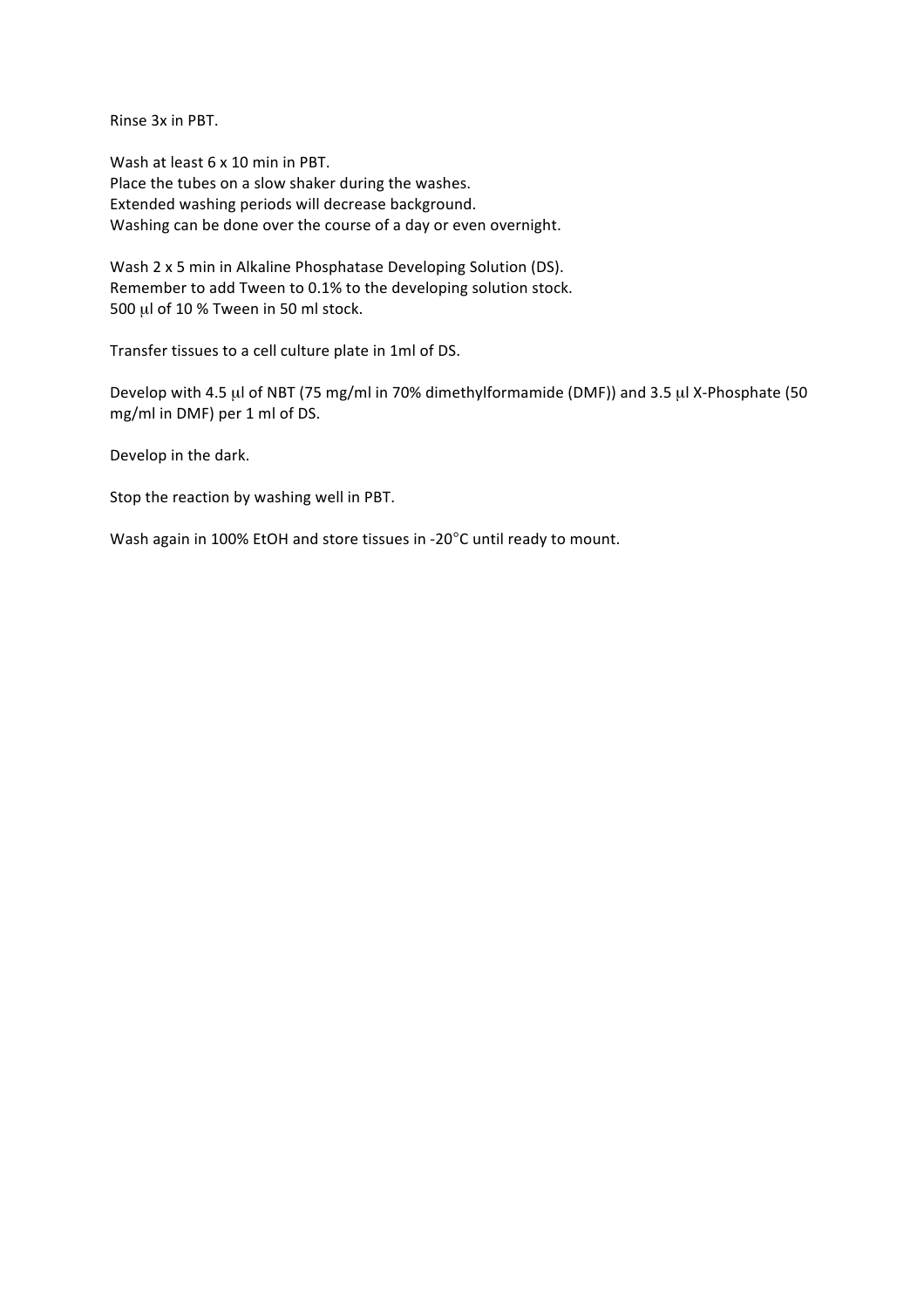## **REAGENTS**

All reagents must be RNAse-free.

### **PFA-PBT 4%**

10ml 16% PFA (Electron Microscopy Science) 400µl 10% Triton-X 4ml 10X PBS  $25.6ml$   $H<sub>2</sub>O$ 

### **PBT**

100ml 10X PBS 1ml Triton-X 900ml H2O

### **Hybridization Buffer**

| 50% Formamide |                                                   |
|---------------|---------------------------------------------------|
|               | 250 ml of 100 % Formamide stored at $4^{\circ}$ C |
| 5X Denharts   |                                                   |
|               | 50 ml of 50X Denharts stored at -20°C             |
| 5X SSC        |                                                   |
|               | 125 ml 20X SSC stored at RT                       |
| 0.1% Tween    |                                                   |
|               | 5 ml 10% Tween stored at RT                       |
|               |                                                   |

### DEPC  $H_2O$

70 ml

### **Hybridization Buffer with Block**

Mix in 50 ml falcon tube and store at -20 $^{\circ}$ C

| <b>Hybridization Buffer</b>                                                 | 50 ml     |
|-----------------------------------------------------------------------------|-----------|
| tRNA<br>$(50 \text{ mg/ml}$ stock for final concentration of 250 $\mu$ g/ml | $200 \mu$ |
| Heparin<br>100 mg/ml stock for final concentration of 100 μg/ml             | 50 µl     |
| Salmon sperm<br>10 mg/ml stock for final concentration of 200 µg/ml         | 100 ul    |

## **Blocking Solution (2% BSA in PBT)**

| 1g   | BSA |
|------|-----|
| 50ml | PRT |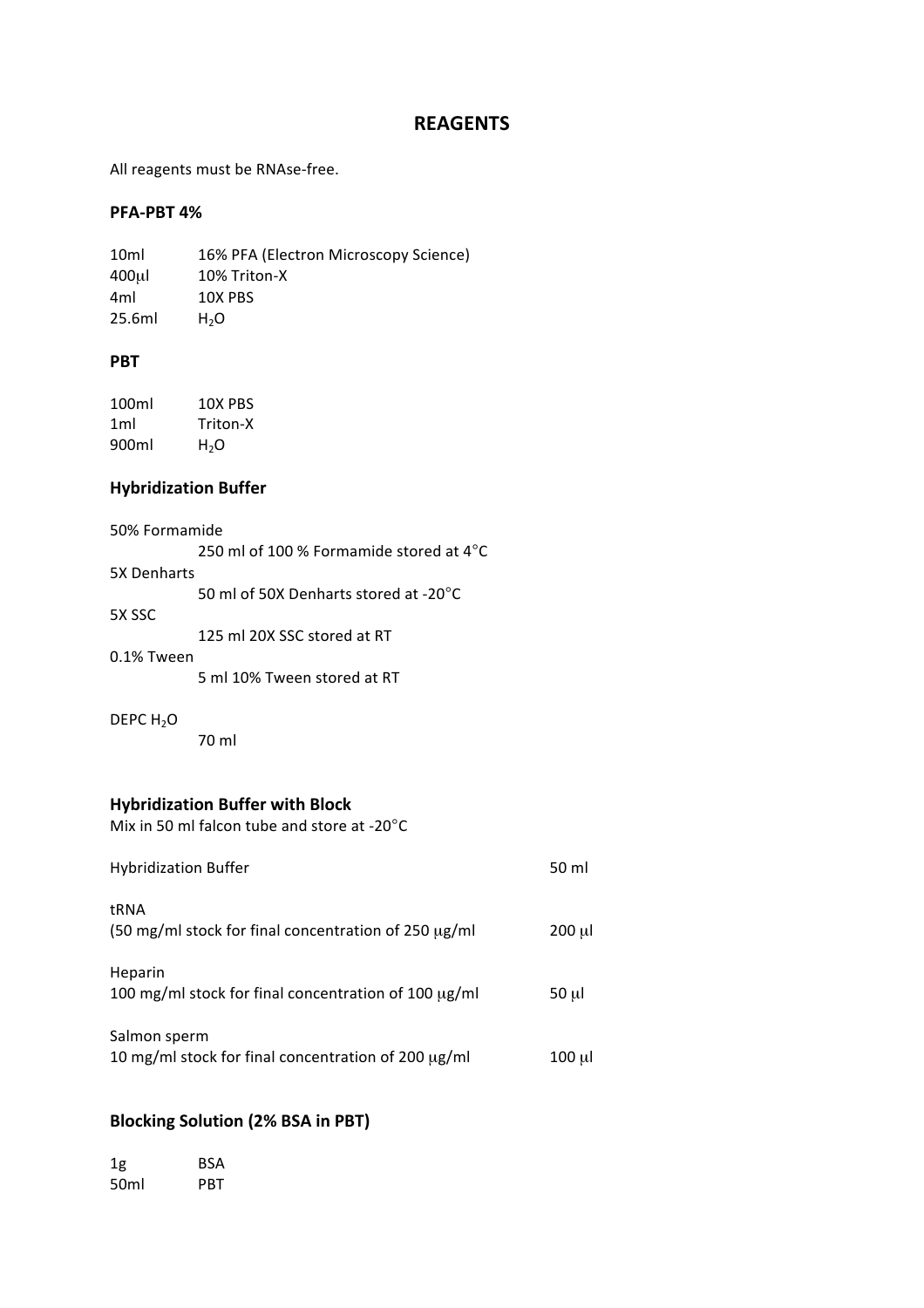## **ANTIBODY STAINING IN T. BILOBA LARVAE HISTOBLAST**

### Sampling

Pick gut purged larvae and place on a moist filter paper to remove dung. Take larva and place in -20°C for 2 min (not more) to immobilise it straight.

### Dissection

Dissect larva on ice. Snip off spiracles and mouth hooks with micro scissors. Arrange larva dorsal side up, cut from posterior to anterior in between the trachea. Larva opens up flat. Remove gut and trachea tissues.

### **Fixtation & Storage**

Fix the larva by placing it into 4% PFA- to fix for 15 min at RT. Wash 3 times with 100% methanol. Store in 100% methanol at -20°C.

#### Antibody Staining Protocol

Rehydrate at RT on a shaker

| 70 % MeOH : 29.5 % PBT : 0.5 % H <sub>2</sub> O <sub>2</sub> 30 min |       |
|---------------------------------------------------------------------|-------|
| 50 % MeOH : 50 % PBT                                                | 5 min |
| 30 % MeOH : 70 % PBT                                                | 5 min |

Rinse in PBT  $3 \times 5$  min Wash in PBT 1 x 30 min

Block for 1 hour at RT in PBT+N (4.75ml PBT, 0.25ml goat serum) NB: Keep PBT-N at 4°C for not more than 1 week.

Incubate overnight with primary antibody at 4°C or RT for 2-3 hours.

Rinse in PBT 3x Wash in PBT 6  $\times$  20min at 4 $\degree$ C

Incubate with secondary antibody overnight at  $4^{\circ}$ C 596µl of PBT+N and 4µl of HRP conjugated secondary antibody

Rinse in PBT 3x Wash in PBT 6  $\times$  20min at 4 $\degree$ C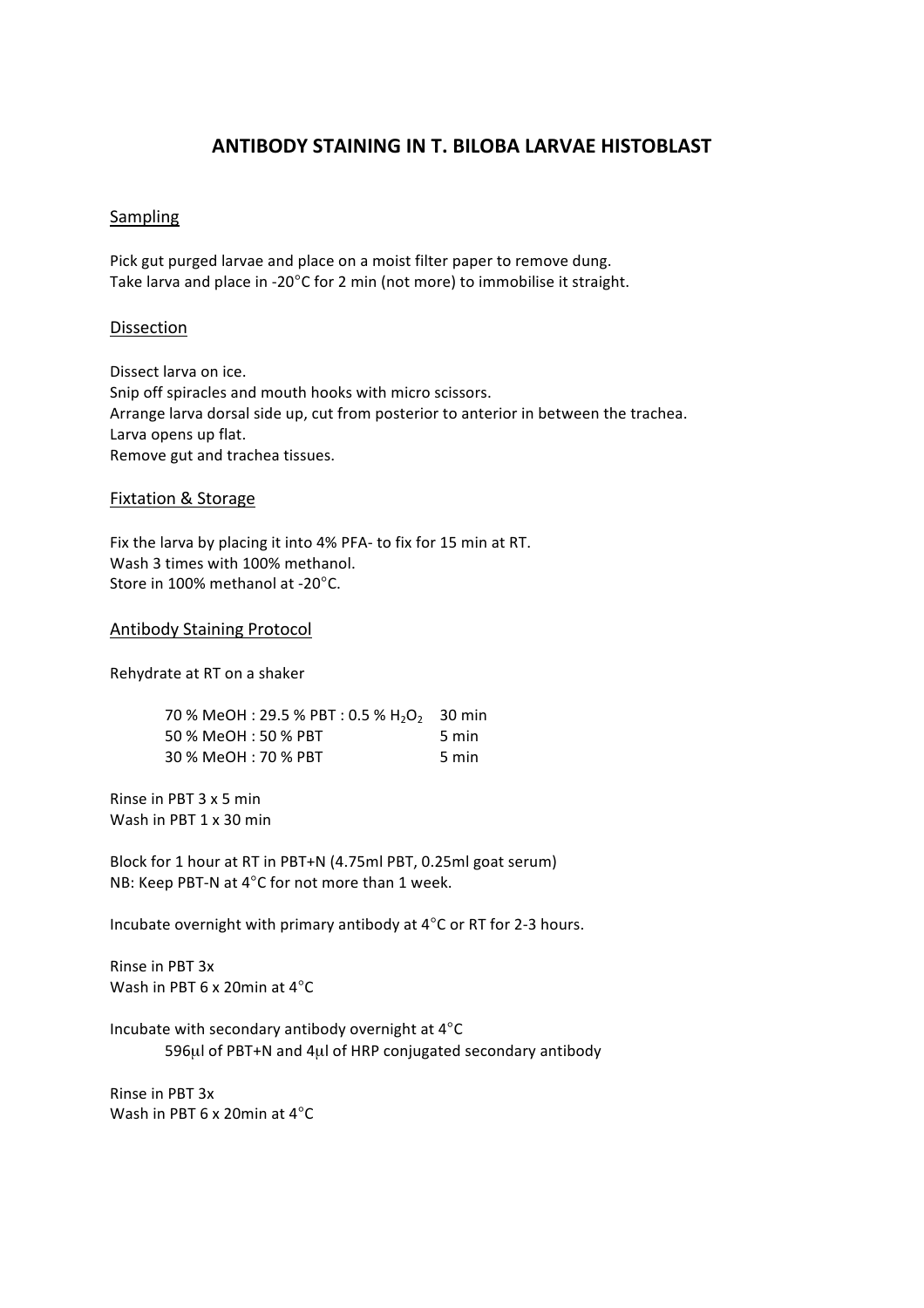## Developing in DAB stain

Place larvae into cell culture plates

Prepare developing stain: Add 8µl of NiCl to DAB aliquot (1ml solution of DAB 300mg/ml)

Add 300µl of developing stain to larvae and incubate 10 min in the dark

Add 1-2 $\mu$ l of H<sub>2</sub>O<sub>2</sub> and watch for colour to develop Usually takes about 5-10 min

Wash 4-5x in PBT to stop the reaction

Mount and check for expression in histoblast cells